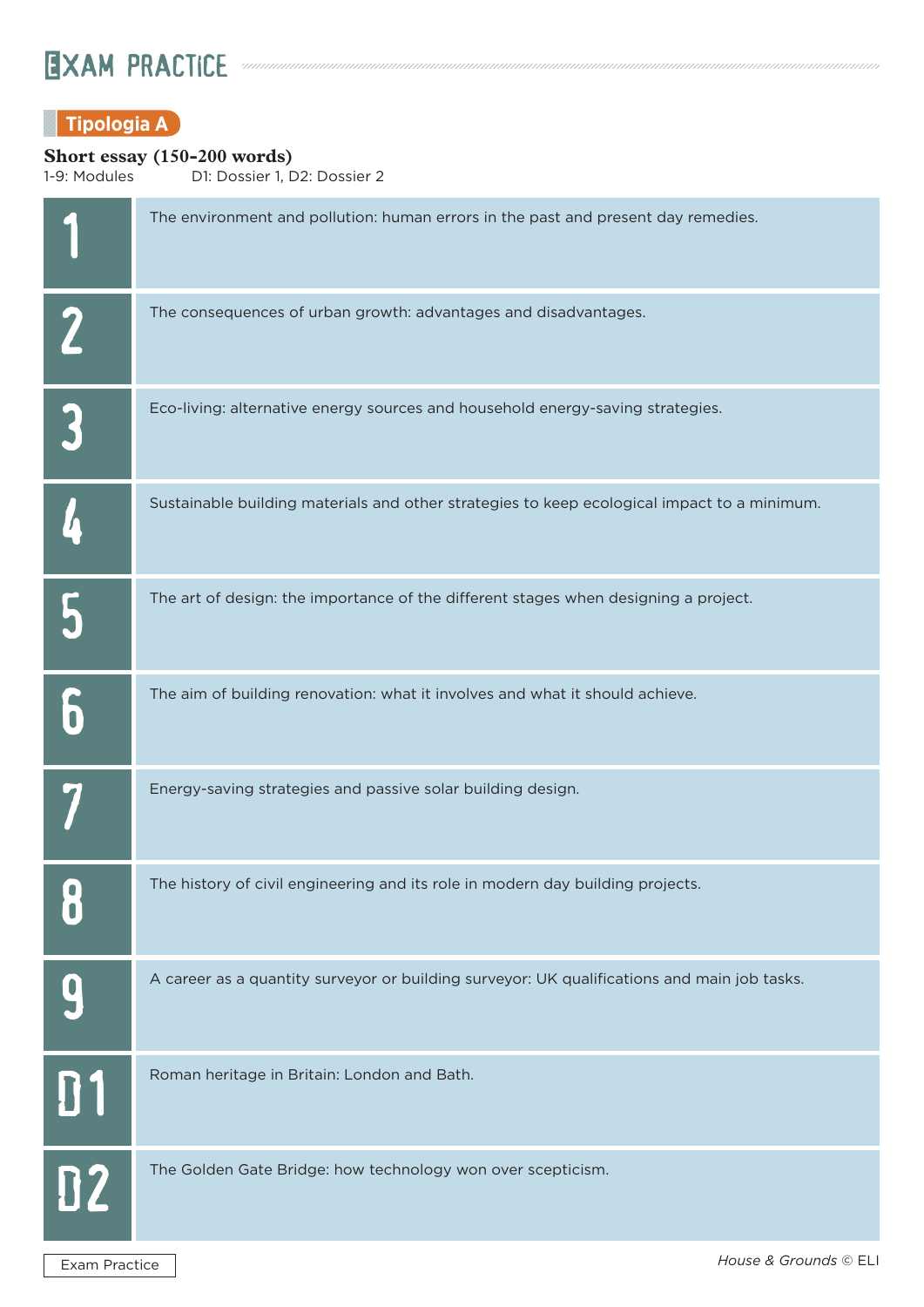

### **Tipologia B**

### Open questions (max 10 lines)

1-9: Modules D1: Dossier 1, D2: Dossier 2

|           | What provokes an ecological crisis and what have been the consequences of recent crises?  |
|-----------|-------------------------------------------------------------------------------------------|
|           | What factors do people usually take into account when choosing where to live?             |
|           | What is the aim of sustainable architecture and what two basic principles does it follow? |
|           | What are the advantages and disadvantages of using brick as a building material?          |
|           | How does GPS work and why is it useful in surveying?                                      |
|           | When building a roof, what are the advantages and disadvantages of thatching?             |
|           | What heating systems are available on the market and how do they work?                    |
|           | How many kinds of bridges are there and how are they made?                                |
|           | What is the role of a structural engineer in the construction industry?                   |
| <b>D1</b> | Who introduced the Gothic style to Britain and what are its characteristics?              |
| 02        | Apart from going to the opera, what else can you do at the Sydney Opera House?            |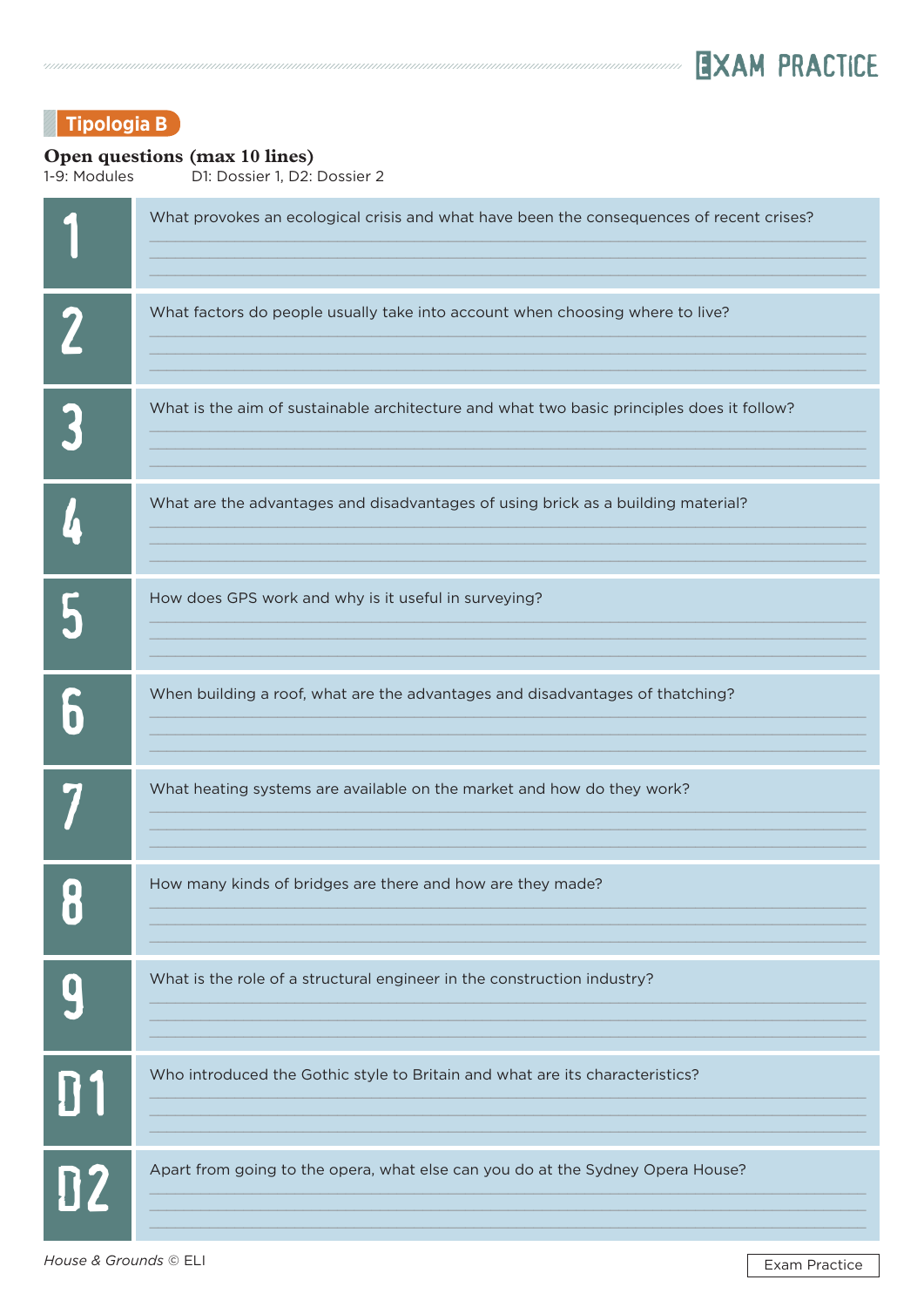## EXAM PRACTICE *Annonina manufattum manufattum manufattum manufattum manufattum*

### **Tipologia C**

### **Multiple Choice**

|   | What is the main source of air pollution in the world?<br>A Stationary pollution sources<br><b>B</b> Industrial sources<br><b>C</b> Agriculture<br><b>D</b> Transport                                                                                                                                           |
|---|-----------------------------------------------------------------------------------------------------------------------------------------------------------------------------------------------------------------------------------------------------------------------------------------------------------------|
|   | Downgrading of a neighbourhood happens when<br>A there is a greater demand for accommodation.<br><b>B</b> population density increase leads to intense use of structures.<br>C people with young families move away.<br><b>D</b> redevelopment creates accommodation with government subsidised rents.          |
|   | What is meant by 'Green Building'?<br>A Constructions built in harmony with nature and resources.<br><b>B</b> A set of buildings sprawled over a vast green area.<br>C Houses or flats in the city centre with roof gardens.<br><b>D</b> Residential areas built near a golf course.                            |
|   | What is the disadvantage of using a steel frame to construct a building?<br>A It deteriorates easily.<br><b>B</b> It can only be used for exterior infrastructures.<br><b>C</b> It doesn't last a long time.<br><b>D</b> It is not a good insulator.                                                            |
|   | What kind of documentation should provide information to help people decide if they wish to buy a property or not?<br><b>A</b> Building report<br><b>B</b> Architectural report<br><b>C</b> Architectural brief<br><b>D</b> Architectural drawings                                                              |
|   | Which of the following is not a characteristic of deep foundations?<br>A They can be made of timber.<br><b>B</b> They are useful if there are site constraints.<br>C They transfer the load to soil at the base of the substructure.<br><b>D</b> They are suitable for large design loads.                      |
|   | <b>British plugs and sockets</b><br>A have two vertical pins and one horizontal one.<br><b>B</b> have a larger vertical pin for an earth connection.<br>C have two horizontal rectangular pins for phase and earth connection.<br><b>D</b> have a larger vertical pin for neutral.                              |
| O | What were the first British schools like in the 19th century?<br>A Full of light with multivalent spaces.<br><b>B</b> Friendly, comfortable and stimulating.<br>C Four-storey buildings with central corridors.<br><b>D</b> Equipped with libraries, laboratories and green areas.                              |
|   | What are the two most important subjects to study to become an engineer?<br><b>A</b> mathematics and science<br><b>B</b> mathematics and technical drawing<br><b>C</b> mathematics and geography<br><b>D</b> mathematics and computer science                                                                   |
|   | Which of the following statements is not true of Westminster Abbey?<br>A It contains the shrine of Edward the Confessor.<br><b>B</b> Its construction was finished in the 16 <sup>th</sup> century.<br>C It is still a place of worship nowadays.<br><b>D</b> Henry III was the first king to be crowned there. |
|   | The Taj Mahal<br>A is a cathedral in India near the River Jamuna.<br><b>B</b> is a combination of Persian and Greek architecture.<br>C is a symmetrical building with an arch-shaped doorway.<br><b>D</b> was built during the 16 <sup>th</sup> century and took 20 years to complete.                          |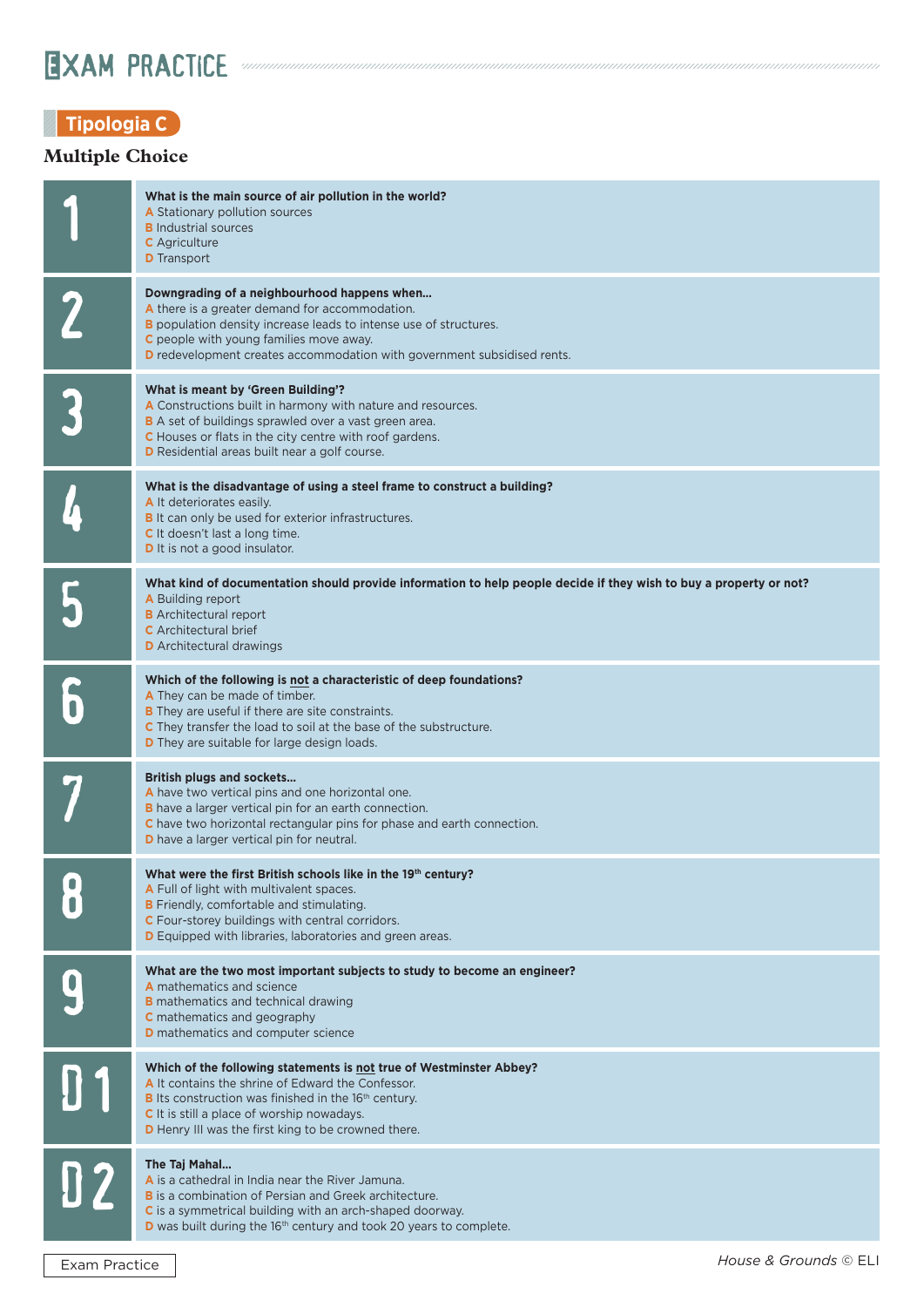

#### **Tipologia B con testo**

### **The Shard London Bridge by Renzo Piano**



This London skyscraper designed by Renzo Piano and officially opened in July 2012, is an irregular glass pyramidal shape and is located in the Southwark area, south of the River Thames.

Steel beams and concrete form the core of the building, which was then covered in glass and topped with a 66 metre spire. There is a viewing gallery and open-air observation deck

on the 72<sup>nd</sup> floor and at a height of 245 metres, it qualifies as the highest in the UK. It was built to replace Southwark Towers, a 24-storey office block built in 1975. Its slender form reminds us of traditional English church steeples

and the 11,000 panes of glass reflect sunlight and the sky and change the appearance of the building according to the weather.

,,,,,,,,,,,,,,,,,,,,,,,,,

The Shard, with its 87 floors, will house offices, luxury residences, restaurants and shops as well as a 5-star hotel, and is expected to attract millions of visitors to London every year. The whole area around the Shard is being revamped with a new square and public green areas and a more efficient transport system, a project which should generate more than 300 jobs for the local community.

The Shard was constructed according to sustainable building standards and is energy efficient. The glass panels absorb energy from the sun and it is estimated that the building will be able to save 35% on energy consumption. It also looks as if this glass splinter will force Londoners to leave their cars at home and use public transport, as there are only 40 parking places, which will certainly benefit the environment and will be of no hardship since nearby there is a railway station, underground and bus service.

#### **Read the text and answer the questions.**

- 1 What materials were used in the construction of the Shard?
- 2 What will the building be used for?
- 3 What is being done in the area where the Shard is located?
- 4 Why do you think Renzo Piano decided to include only 40 parking places in his project?

### Architecture: **a Male World**

Recent statistics carried out by AIA have shown that only 15% of architects are women and just 1% are black. Some women have obtained worldwide recognition for their architectural designs, but these are exceptions.

Deborah Berke, professor of architectural design at Yale University, and founder of a firm which employs 33 people, has her own ideas. In her company for instance, she employs almost as many women as men. In this profession dominated by white men, she agrees that women and people from minority ethnic groups have to fight harder. In her opinion the absence of women is not only due to child-raising duties, but because women feel discouraged by small incidents which happen repeatedly. A low salary, or a woman finding herself being ignored in a room which is 90% male, are just two examples. Berke says these recurring obstacles end up driving women and ethnic minorities out of the profession. In her criticism of the system Berke stresses however, that she does not wish to reduce



male architects to a stereotype either, as the issue touches various faults in the profession. Reducing student debt for example would help lower-income students, probably from minority groups, to be able to continue with their studies rather than dropping out. Finally members of this profession need to be more patient and open-minded and realise that change is necessary to have more diversity in the field of architecture.

#### **Read the text and answer the questions.**

- 1 What has the AIA survey proven?
- 2 What practical measures has Deborah Berke taken to try and redress this situation?
- 3 According to Berke, why are there so few women architects?
- 4 What can be done to help minority ethnic groups to enter the profession?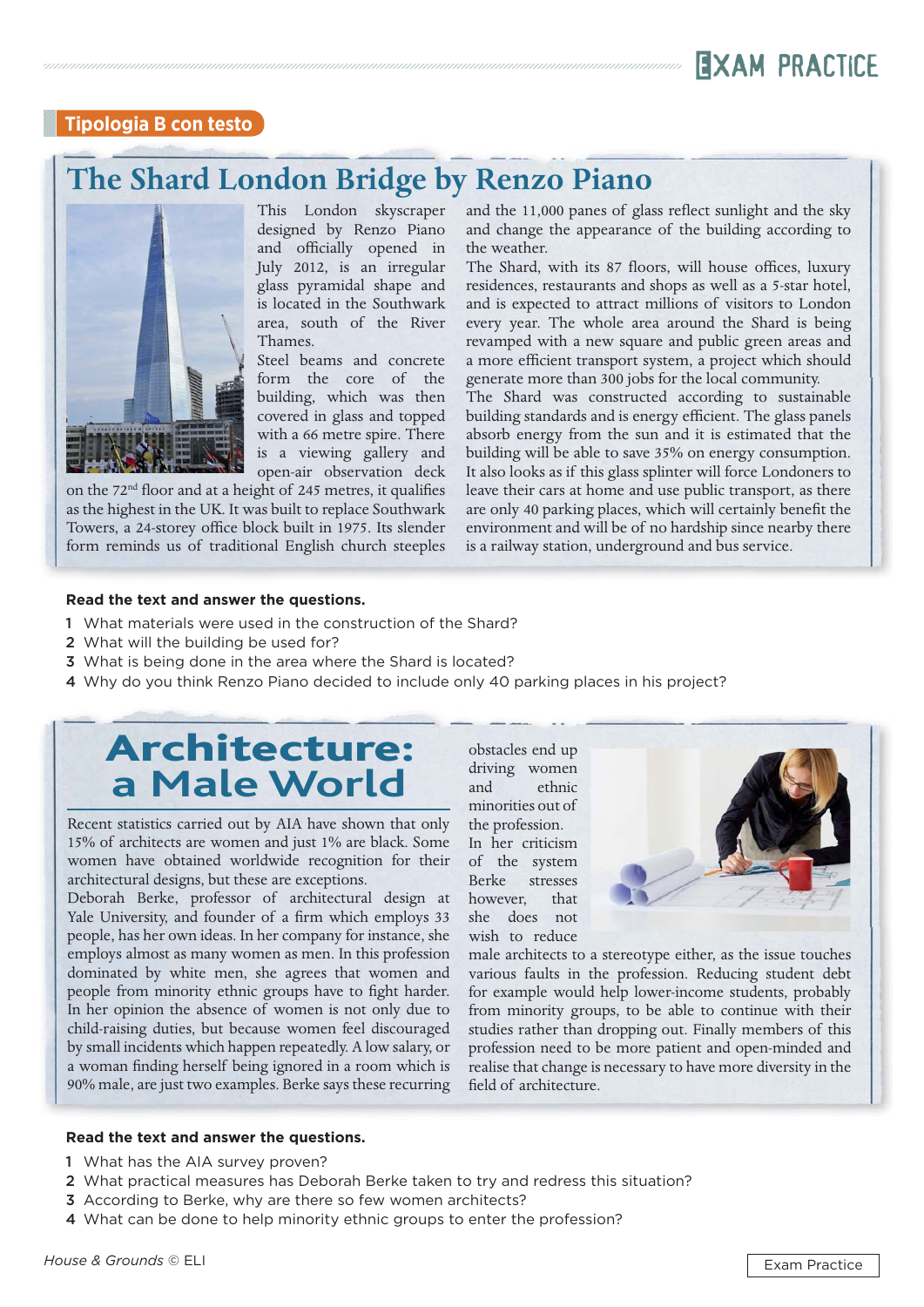# Exam practice

### **Tipologia B con testo**

# **AIA Awards 2012 Diversity Scholarships**



The American Institute of Architects and the American Architectural Foundation have awarded scholarships to two women and two men this year. Each student

will receive up to \$4,000 which can be renewed from year to year for up to a total of five years. This joint funding effort by these two architectural bodies aims to help minorities or those with financial problems to continue their studies and get their accredited professional degree in architecture. By doing this they are encouraging diversity in the profession of architecture.

The committee in charge of examining hopeful bursary applicants had to sift their way through 150 applications before choosing the four winners, Devlin, Gallion, Niga and Tavares. Dominique Devlin took part in ACE Mentors, a high school architecture mentorship programme and will go on to study at Rice University. Calvin Gallion, who will attend Tulane University, is interested in specialising in buildings which are weather-resistant and weatherproof. Rami Niga from Baghdad, is interested in following a career in sustainable architecture and will attend University of Detroit Mercy. Last but not least, Rosibel Tavares, who graduated from her high school in New York, will continue studying at the Pratt Institute.

Along with this same theme of diversity awareness, AIA also runs a programme which gives recognition to companies which in some way are making an effort to include women and minority groups among their employees.

#### **Read the text and answer the questions.**

- 1 How much money can the students receive in total if their scholarship application is renewed annually?
- 2 Who is this scholarship for?
- 3 Will all four students go to the same university and study the same branch of architecture?
- 4 What else is AIA doing to try and introduce diversity into architecture?

# Businesses Back LEED

The U.S. General Services Administration (GSA) is striving to find a green-building certification system to evaluate all federal government buildings. In the meantime more than 1,200 organisations and businesses have signed a letter sent to GSA members asking them to continue using the LEED green-building rating system.

The GSA carries out a review of green-building certification systems every five years as stipulated by the Energy Independence and Security Act (EISA) in 2007. Therefore the construction and design industry were asked their opinion on the existing green-building system called LEED as part of the review of the situation . This resulted in the formation of the American High-Performance Buildings Coalition whose aim is to sustain green-building rating systems developed according to consensus-based processes in conformation with the American National Standards Institute (ANSI).

On July 26, during a GSA listening session, representatives from the coalition spoke out against the use of LEED as the dominant system. In stark contrast with this reaction, the more recent letter to the GSA managed to gather 1,200 signatures from various sectors such as real estate companies, organisations such as the American Architectural Foundation, and cities like Chicago, San Francisco



and Philadelphia. The letter points out how GSA has managed to reduce costs, improve efficiency and eliminate waste in the federal building portfolio. Since the previous EISA review, the GSA has been using LEED as its rating system of choice but this is not stated specifically in the letter. However the letter underlines the fact that if GSA were to use some other form of rating, then prices would go up in the building and leasing process throughout the building industry.

#### **Read the text and answer the questions.**

- 1 What is the GSA looking for?
- 2 How have people shown their preference for LEED?
- 3 What did the coalition recommend at the meeting with the GSA?
- 4 What reasons are expressed in the letter in favour of LEED?